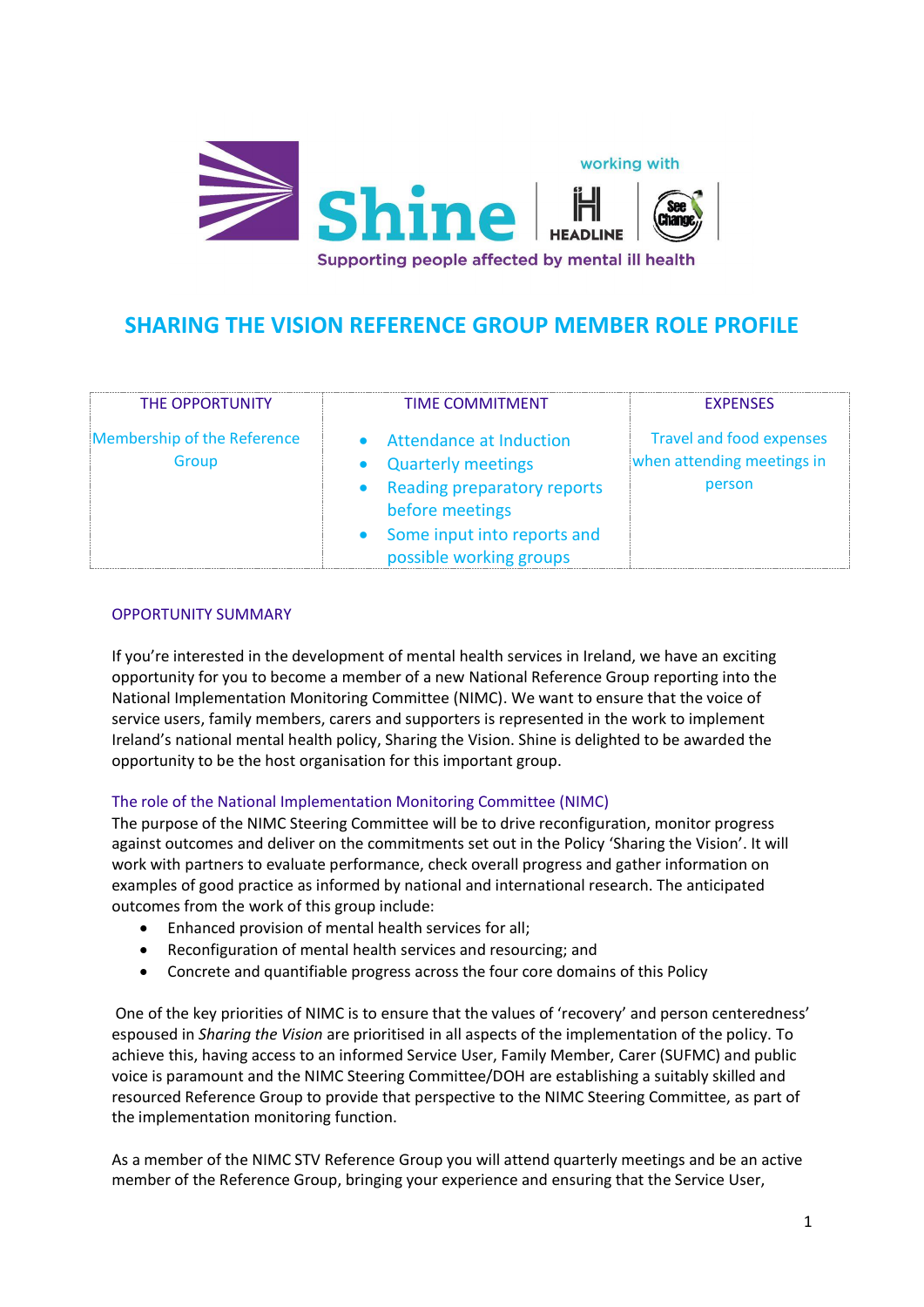Family Member, Carer (SUFMC) and public voice is represented and considered as part of NIMC's decision making.

Length of role: Three years, initially. There will be one Reference Group meeting per quarter in accessible locations with approximately 2-3 hours at home pre-reading.

Expenses: We will reimburse reasonable travel expenses for travel and subsistence in accordance with our policy.

### WE WILL SUPPORT YOU BY PROVIDING:

- **-** an induction programme to support the work of the Reference Group and to enable successful participation in the Reference Group
- **-** ongoing support from a Shine member of staff
- **-** training as required

#### HOW TO APPLY

- **-** Request an application form from recruit@shine.ie
- **-** Complete an application by 5pm Monday 31st January 2022
- **-** Short listing takes place during the week beginning Monday 31<sup>st</sup> January 2022
- **-** We will contact you by Friday 4th February with the shortlisting outcome
- **-** Interviews take place on week beginning Monday 7<sup>th</sup> February 2022
- **-** Induction will take place on week beginning Monday 7th March 2022
- **-** The first meeting of the Reference Group will take place in the week beginning Monday 21<sup>st</sup> March 2022 in location TBC